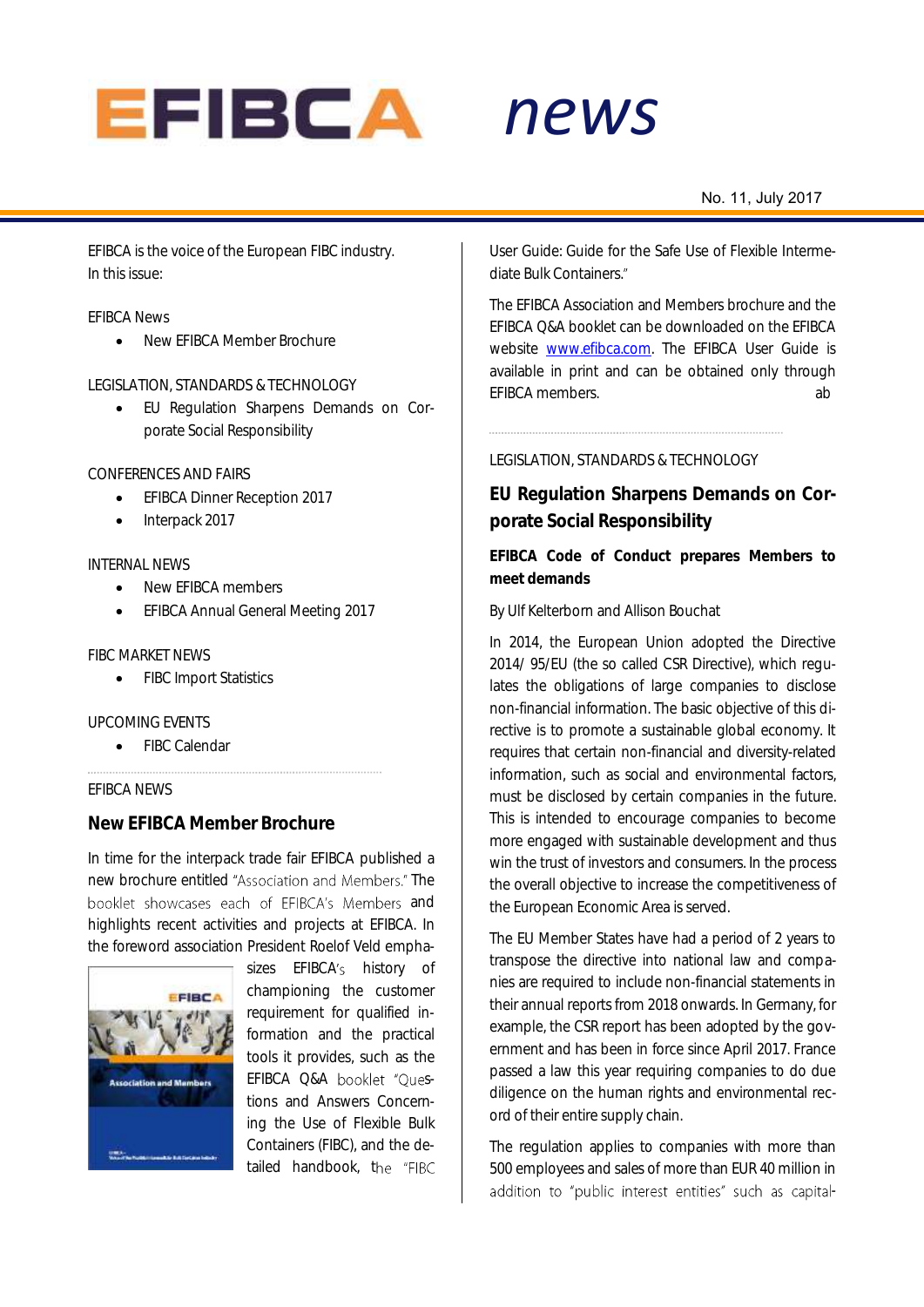market-oriented companies, banks, insurance companies and funds. To this extent, this CSR Directive concerns only a limited number of firms. However, the estimated 6,000 companies are also responsible for their supply chains, so upstream suppliers from the SME sector are also impacted, whereby it is understood that the reporting obligations of SMEs are relative to size and should focus on the core and essential information.

Against this background, suppliers to large European companies should expect mounting requests for CSR data. While a specific format for the reporting is not required, the European Commission announced guidelines last month to help companies to disclose relevant non-financial information (to download the guidelines se[e https://ec.europa.eu/info/publications/170626-non](https://ec.europa.eu/info/publications/170626-non-financial-reporting-guidelines_en)financial-reporting-quidelines\_en). The directive merely requires that a report is available and does not foresee an examination of its contents. In the event of noncompliance, however, fines of up to EUR 10 million may be imposed.

The CSR reporting obligations of Directive 2014/95EU give a clear indication that Europe is heading in the direction of sustainable industrial development. It will not pass unnoticed even by smaller companies. In particular, it is to be expected that larger companies will consult their suppliers more frequently on these issues. Therefore it is advisable also for SMEs to become familiar with the directive's requirements.

In 2014 EFIBCA launched a branch codex, the EFIBCA Code of Conduct, through which members choose to

commit to globally recognized ethical standards as well as competition and antitrust law. The EFIBCA Code of Conduct is a meaningful way of building trust in customer relations and demonstrating



commitment to accepted standards of corporate social responsibility. Further information on the EFIBCA Code of Conduct as well as subscribing companies is available a[t www.efibca.com.](http://www.efibca.com/)



Ulf Kelterborn is General Manager and legal advisor at IK Industrievereinigung Kunststoffverpackung, the German Plastics Packaging and Films Association.

#### CONFERENCES AND FAIRS

### **EFIBCA Dinner Reception**

EFIBCA kicked off the interpack trade fair with its second Dinner Reception on 03 May 2017 at the Hyatt Regency Hotel in Düsseldorf, Germany. Over 80 delegates from around the world capitalized on the opportunity to reconnect, and establish new business contacts at this networking event the evening before the interpack, the world's largest packaging trade fair. EFIBCA was very pleased with the turnout and feedback. Owing to great interest the event generated, EFIBCA will host it again in 3 years before the next interpack.



Guests were greeted by the EFIBCA President Mr Roelof Veld and EFIBCA General Secretary Dr Isabell Schmidt, who highlighted the important work EFIBCA is doing to promote knowledge and awareness about FIBCs, quality and ethics. The recently published EFIBCA FIBC User Guide was presented along with EFIBCA's quality and ethics initiatives for members, namely the EFIBCA-Q Quality Pledge and the EFIBCA Code of Conduct. All attendees received a printed copy of the EFIBCA User Guide and a day ticket to visit the interpack trade fair.

Guest speaker, Daniel Stricker, Head of Market Research and Editor-in-chief of KI (Kunststoff Information) presented on the development of the PP market in his presentation "Polypropylene on the way to autonomy", explaining the evolution of the primary material used in the production of FIBC from its birth from refinery remains to recent turmoil in supply and demand. Further he explained why, for the mid-term at least, propylene will be abundant rather than in tight supply.

Pictures of the event can be viewed on [www.efibca.com.](http://www.efibca.com/) ab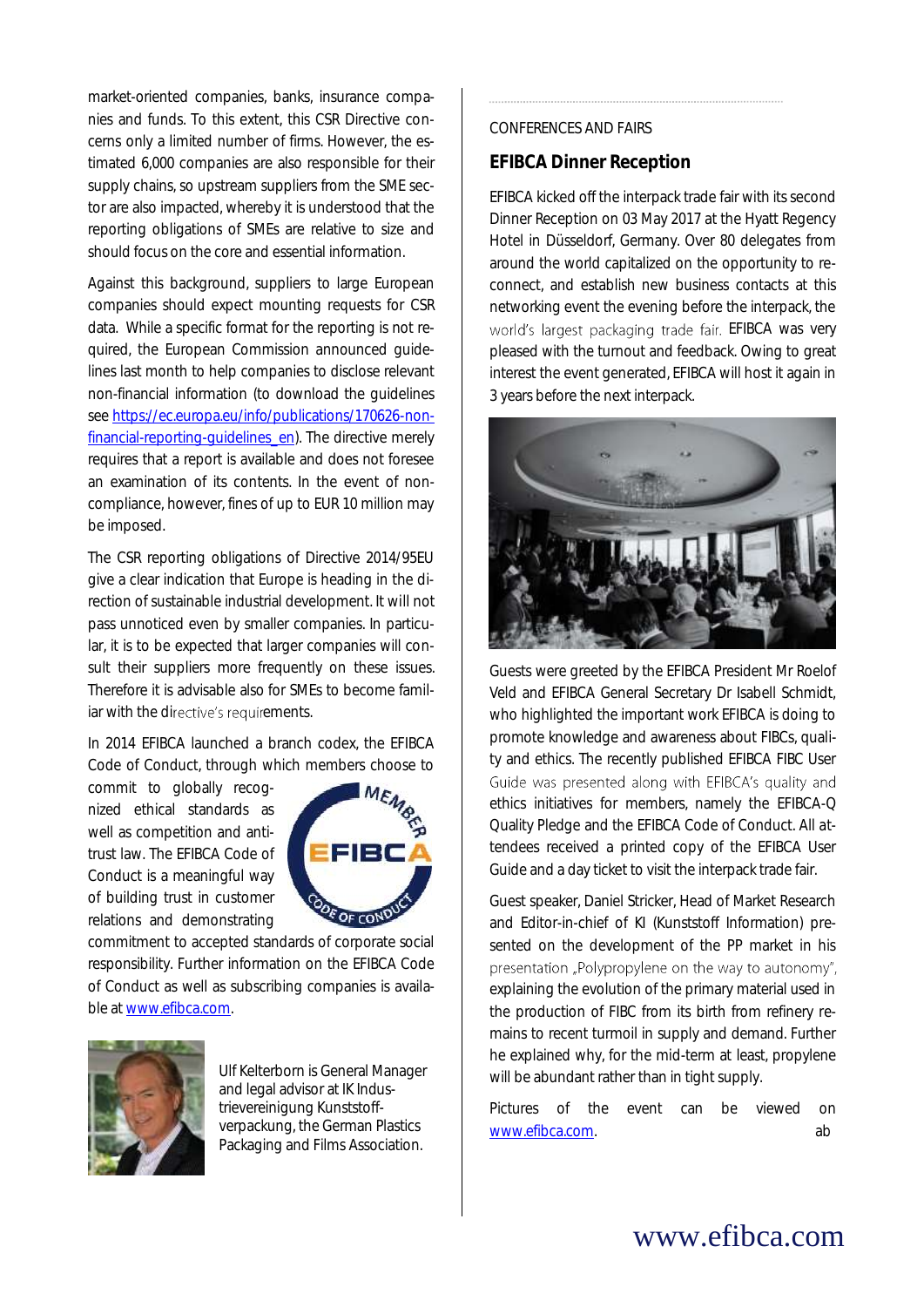## **Interpack 2017**

Only occurring every three years, the interpack trade fair opened its doors to over 170,000 visitors from 4th 10th May in Düsseldorf. With 2,865 exhibitors from all aspects of the packaging industry, this year's interpack trade fair is being widely acclaimed as a success. EFIBCA was represented at a stand with the German Plastics Packaging Association (IK), and registered a strong interest in both the association and its members. "We observed representatives from all aspects of the industry coming by to find out more about our members or how to become a member. Almost a quarter of EFIBCA



members had a stand at the fair and some that didn't used ours to meet with customers and contacts." reported EFIBCA General

Secretary Dr Isabell Schmidt. EFIBCA Members exhibiting at the interpack reported an excellent atmosphere and high-quality customer discussions. EFIBCA Council Member and exhibitor, Oliver Grüters from Boxon GmbH confirmed, "it was the best interpack ever." ab

#### INTERNAL NEWS

### **New EFIBCA members**

EFIBCA warmly welcomes 5 new members:

**Bulkcorp International Pvt Ltd.** (January 2017) is a manufacturer and exporter of food grade FIBC, big bags and container liners, in the clean room environment based in Ahmedabad, India.

**Bang Polypacks**, (January 2017) is a producer of FIBC, jumbo bags, PP woven bags, and PP woven fabric rolls headquartered in Mumbai, India with production facilities in Solapur, India.

**Nordfolien** specializes in premium quality industrial packaging including inliners. Based in Steinfeld, Germany, Nordfolien joined EFIBCA as an associate member in April, 2017.

**Nuriel Cohen M&D Ltd** (June 2017) is an Israel-based trader of big bags, polypropylene sacks and other packaging.

**Zibo Xinli Plastics Weave Co., Ltd** (July 2017) is manufacturer of big bags based in Zibo City, Shandong Provence, China.

## **EFIBCA 2017 Annual General Meeting to be held in Mallorca, Spain**



Following this years' successful open meeting, the EFIBCA Dinner Reception in Düsseldorf, EFIBCA will host it's Annual General Meeting (AGM) for Members on  $5<sup>th</sup>$  -6 th October, 2017 in Mallorca, Spain. Held every fall, the AGM is a time for the Secretariat to report on the year's activities and for members to gather and discuss new initiatives and the direction of the association. The highlight of this year's meeting will be the election of the EFIBCA President and appointment of the EFIBCA Council. About the council of the council about the council about the council about the council about the council about the council about the council about the council about the council about the council about the council

#### MARKET NEWS

**Imports of FIBC to the EU on expansion course in 2016**

In 2016 FIBC imports to Europe showed strong growth in terms of volume of 9.2%, which represents 187.5 thousand tonnes of FIBC. Compared to the growth rate in 2015 of 5.7%, these results demonstrate strong demand in Europe and a rapidly growing market.

The difference between the euro and kilo growth figures stands out however. Growth in terms of value measured a mere 0.4% (€437.5 Mio), which is both a far behind the volume figures and a dramatic drop from the 2015 mark of 8.7% growth.

#### **Table 1** Total FIBC Imports to the EU

|                                     | 2016    | 2015    | Growth |
|-------------------------------------|---------|---------|--------|
| Imports to the<br>EU28 in $m \in$   | 437.5   | 435.8   | 0.4    |
| Total Imports to<br>EU28 in 1000 kg | 187,540 | 171,673 | 9.2    |

Source:EFIBCA 2017 (based on Eurostat)

The dramatic price spike in 2015 for polypropylene, the raw material from which FIBC are woven, due to the shortage in supply certainly played a role in develop-

## www.efibca.com